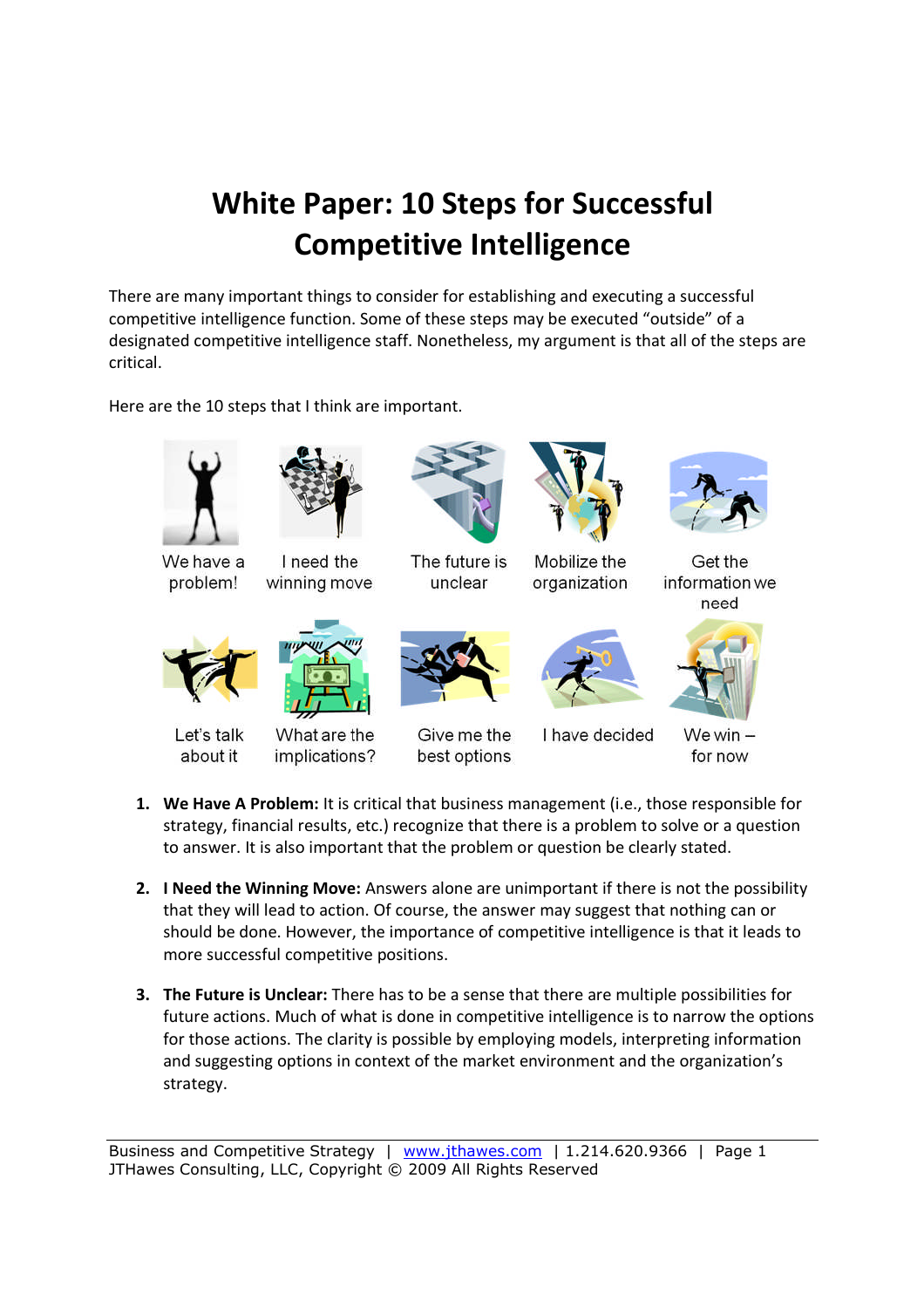- **4. Mobilize the Organization:** For complex businesses, it is unlikely that a competitive intelligence person knows everything that he or she needs to know. On the other hand, it is much more likely that the information exists somewhere in the organization. Or, it may be that someone in the organization knows where to get the information. Hence it is important to leverage co-workers to answer the critical questions posed by management.
- **5. Get the Information:** There are many sources of information outside of the company. An effective competitive intelligence person must think like a librarian. Librarians are masters of understanding the sources and organization of information. Also, the competitive information person must behave like a journalist. Journalists are adept at asking questions of people (primary sources) and following the trail to find the complete story.
- **6. Let's Talk About It:** The best answers delivered after the most exhaustive analysis can be useless if they are not properly discussed within an organization. The discussion is critical to examine both the source information and the options or possible answers. The goal of the competitive intelligence professional is to facilitate the internal conversations that lead to effective actions. This leads to ownership in the option that is eventually selected.
- **7. What Are the Implications:** Options without the implications clearly listed are not very valuable. It is an important service of the competitive intelligence person to anticipate the possible impacts of each option and to clearly state them for the sponsoring manager.
- **8. Give Me The Best Options:** There are two important ideas with this step. First, the sponsoring manager will likely have preferred method of communication. The competitive intelligence person should understand and match the preferred method. Second, since it is the manager's responsibility to decide, what should be presented are options rather than decisions.
- **9. I Have Decided:** Although it may appear that this is a management step, it is critical for the competitive intelligence person to track the impact of their work and the resultant decisions. It is important to characterize the value of the function so that budgets, resource decisions and involvement for future projects can be properly evaluated.
- **10. We Win For Now:** Although a specific manager's interest may wane after a successful competitive intelligence project, a holistic view recognizes that there is a recurring need for competitive intelligence. In between projects, it is vital to improve the skills of the competitive intelligence professionals, to deliver value to the broader organization and to improve the infrastructure of the function.